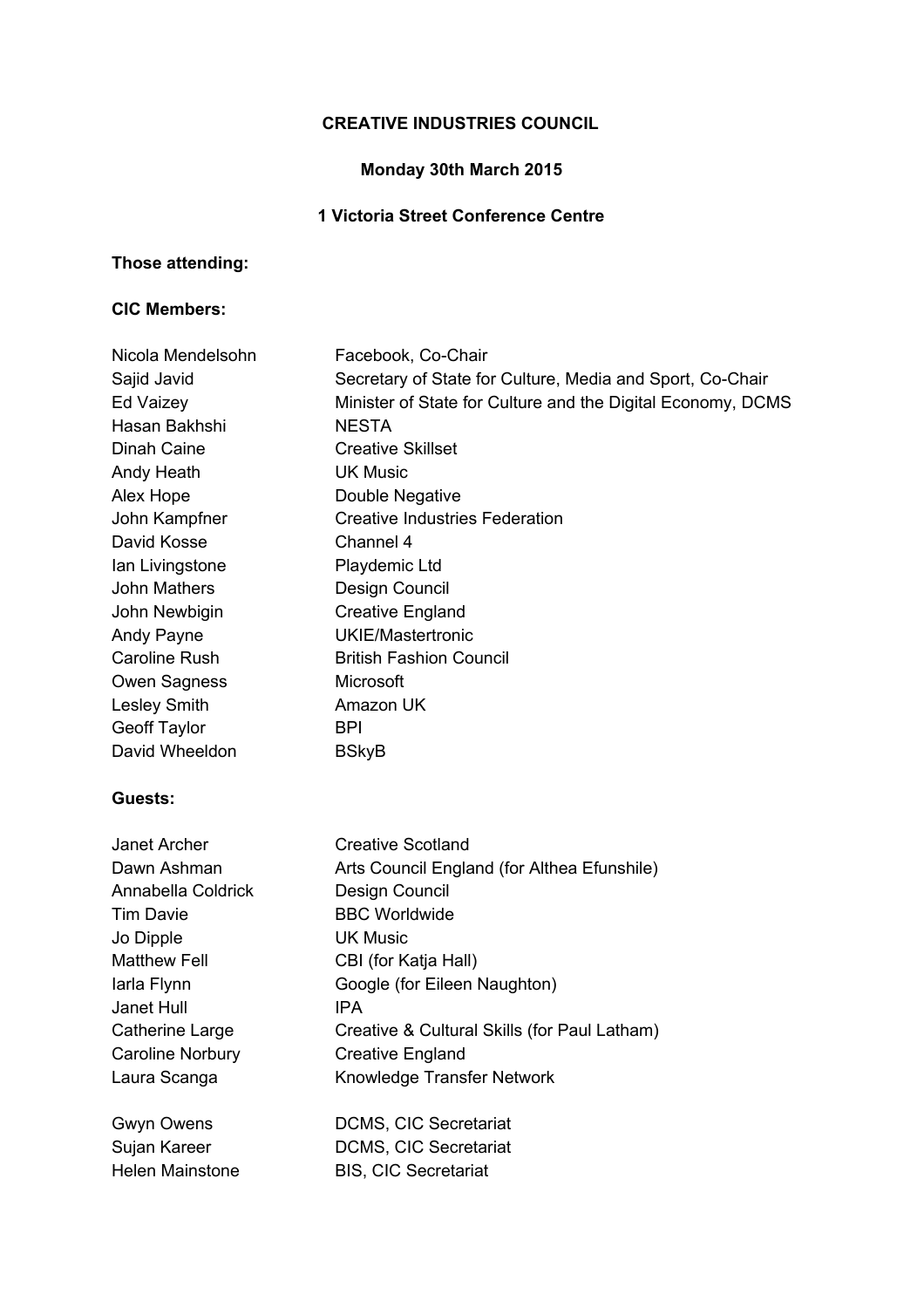### **Apologies:**

| Secretary of State for Business, Innovation & Skills, Co-Chair |
|----------------------------------------------------------------|
| <b>BSkyB</b>                                                   |
| <b>Arts Council England</b>                                    |
| <b>CBI</b>                                                     |
| <b>BBC</b>                                                     |
| Tiga/Rebellion                                                 |
| Creative & Cultural Skills/Live Nation                         |
| Ingenious                                                      |
| <b>PACT</b>                                                    |
| Telegraph Media Group                                          |
| <b>Publishers Association</b>                                  |
| Google                                                         |
| <b>BFI</b>                                                     |
| <b>Harper Collins</b>                                          |
| Sorrell Foundation                                             |
| <b>Aardman Productions</b>                                     |
| <b>Creative Skillset</b>                                       |
|                                                                |

#### **Observers:**

Gillian Baker (UKTI), Michael Bartley (UKTI), Joanna Huddleston (IPO), Sara John (Creative Industries Federation), Nick King (DCMS Special Adviser), Ceri Morgan (DCMS), Salma Shah (DCMS Special Adviser)

#### **Main points raised:**

#### Introductions and matters arising & Co-Chairs updates

1. Nicola Mendelsohn (NM) welcomed John Kampfner to his first meeting as CIC member, and Janet Archer from Creative Scotland as an Observer. Sajid Javid explained that he was attending the meeting in his capacity as Secretary of State and Co-Chair. He praised the work of the Council in bringing together Government and industry to tackle barriers to growth, and highlighted the economic success of the sector. He mentioned the Budget announcement to extend Government co-investment in the Skills Investment Fund for a further two years, funding for the educational campaign to run alongside Creative Content UK, and the work of UKTI, singling out the recent successful trade mission to China, which included the GREAT Week of Creativity in Shanghai. He also mentioned the broadband investment programme, the publication of the Digital Communications Infrastructure Strategy, and the creative content tax reliefs.

2. Ed Vaizey (EV) thanked CIC Members for their contributions to the work of the CIC. He welcomed the fact that the Council was jointly Chaired by both DCMS and BIS, and that the publication and on-going implementation of *\*CreateUK* by industry members of the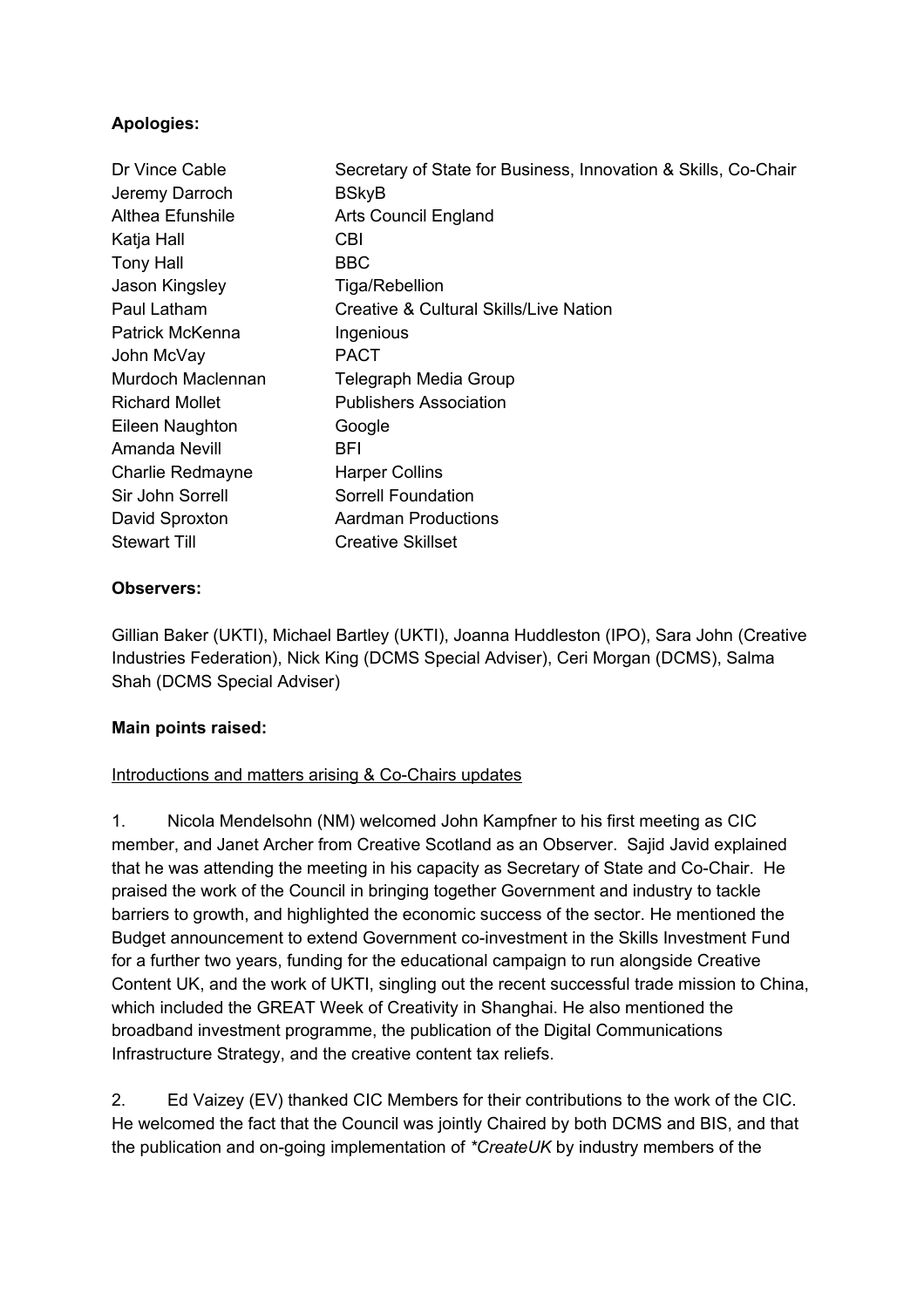Council had given it a clear sense of direction. NM thanked the Ministers for their commitment to the sector, and their work for the Council.

3. The minutes from the previous meeting were agreed. NM explained that she had decided not to pursue the idea of a single CIC funding pot for industry events, but that each sub-group should be responsible for identifying and meeting their own funding needs.

### CIC Communications - feedback on 9th March Parliamentary event and Hiive launch

4. Laura Scanga (LS) introduced this agenda item. She explained that the intention of the Parliamentary event was to raise the profile of the Council and promote the launch of Hiive. The event had attracted a capacity attendance, with around 30 Parliamentarians present, and a great deal of interest from those present in finding out more about the sector. The infographics had been particularly well received. EV suggested that the Council be more ambitious by making this an annual event to maintain MP awareness of the importance of the sector. Following discussion, it was agreed that the CIC explore holding another event in the Autumn, although this did not necessarily have to be in Parliament **(Action CIC Comms sub-group)**. Dinah Caine (DC) said that following the launch of Hiive, the website now had well over 12,000 users, with 1,266 companies signed up. She encouraged CIC members and their organisations to sign up.

### Strategy sub-group updates

5. Geoff Taylor (GT) said that they had selected an agency to work with on Creative Content UK, and were seeking to finalise a spec with ISPs for subscriber alerts. The toolkit for schools was being progressed, and the IPO's portal was due to be launched in September. He was pleased with the Government's commitment to continuing funding for PIPCU and for the IP research programme. He reported good results with industry's work to block access to infringing sites, although there was still work to do following the IP Minister's Roundtable on search engines. He welcomed the establishment of the IPO's copyright Advisory Panel. The biggest current issue, however, was the European Commission's paper on the Digital Single Market. Following the meeting it was agreed that the DCMS Secretary of State would chair a special meeting of the IP sub-group to discuss this issue **[Action: DCMS]**.

6. Caroline Norbury (CN) reported that there was increasing engagement between the creative industries and the banking sector. Over a hundred companies had attended an access to finance event in London earlier in the month sponsored by the British Banking Association, with a similar event planned for MediaCity in Salford later in the year. The workshop format could be replicated around the country. The British Bankers Association's online resource, <http://www.betterbusinessfinance.co.uk/> would shortly be put on the \*CreateUK website - <http://www.thecreativeindustries.co.uk/> . The sub-group was also working to improve its evidence base, and was carrying out some longitudinal research with SME Finance Monitor on around 4,000 creative businesses.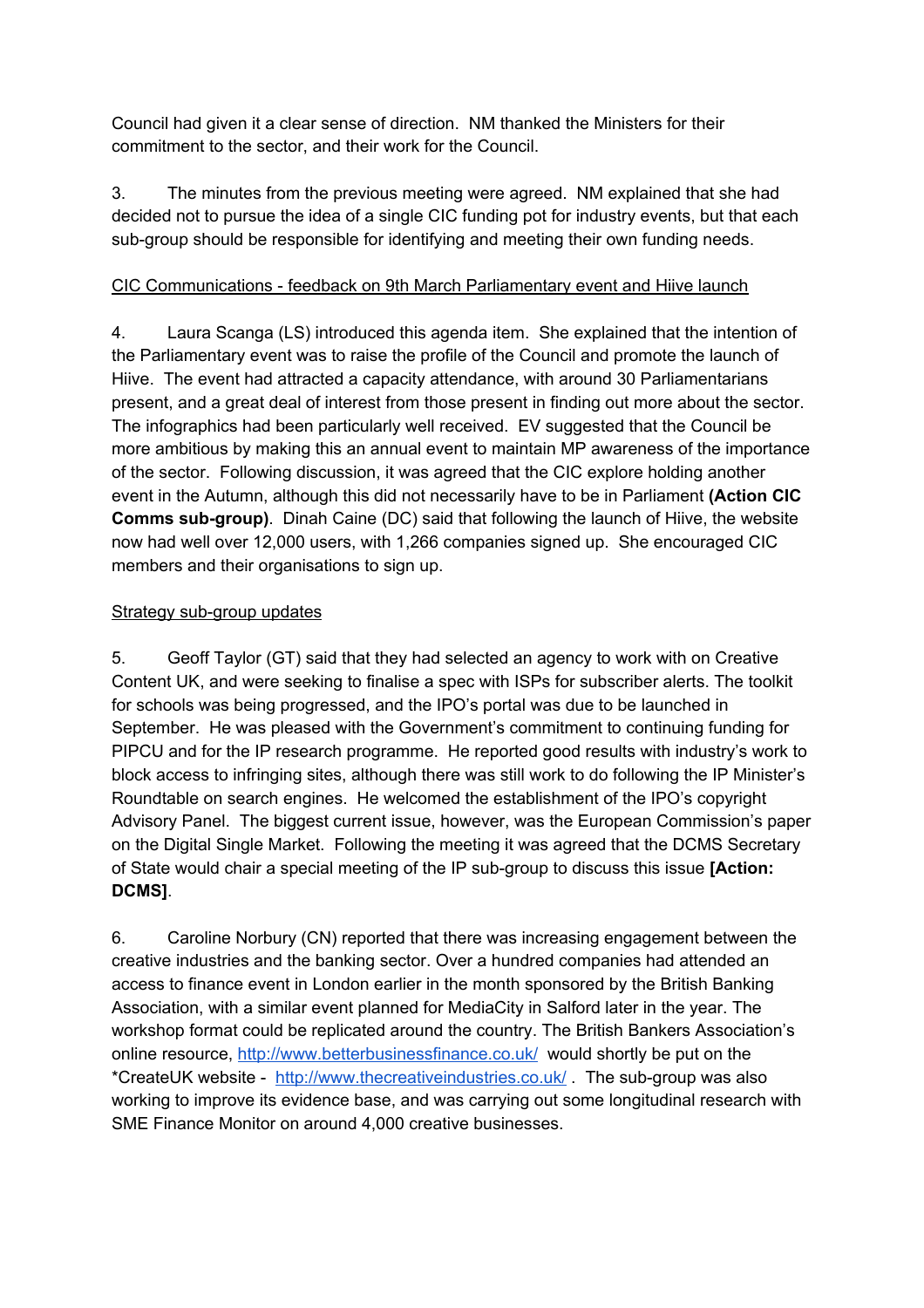7. Dinah Caine (DC) mentioned the launch of *Hiive* earlier in the month, and highlighted the recent Warwick Commission Report on the Future of Cultural Value. She also welcomed the additional Government co-investment for the Skills Investment Fund announced in the Budget. The sub-group's current focus was on careers and schools activity.

8. Andy Payne (AP) spoke on behalf of the Infrastructure sub-group. The sub-group was now considering which issues it needed to focus on in future and whether it needed to review its membership. He mentioned the links between his sub-group and the Technical Working Group, led by Hasan Bakhshi (HB) from NESTA, and referenced NESTA's research on the geography of the UK's creative and high-tech economies, published in January [\(http://www.nesta.org.uk/publications/geography-uks-creative-and-high-tech-economies](http://www.nesta.org.uk/publications/geography-uks-creative-and-high-tech-economies) ).

9. HB added that Creative England and NESTA were now carrying out some sub-sectoral analysis of clusters, and DCMS analysts were looking at whether data-sets could be time-lined. He was looking to CIC members to give him data to build up a realistic picture of the geographical distribution of creative clusters **(Action: CIC Members)**.

10. Tim Davie (TD) reported that his sub-group had made good progress, particularly in developing sectoral targets within the strategy. Overall metrics were good, but he noted that sub-sectors needed to deliver 12% growth year on year to retain their international position. The GREAT Festival in Shanghai had been successful in terms of both impact and scale, largely due to the high level endorsement. CIC Members who had attended the event reported that it had led to some good business leads. The sub-group was now looking at focussing on Brazil as an emerging market. The HVO Taskforce was working well, and the sub-group was looking at developing a series of regional workshops to promote export opportunities.

### Creative Industries in Europe

11. NM thanked John Mathers (JM) and Annabella Coldrick for carrying out a mapping exercise of existing engagement by UK creative industries in EU institutions. JM said that the exercise had shown that the UK's creative industries were already well represented at both programme and policy level within the EU structure, and were the second largest recipient of Creative Europe funding. He recommended that the CIC tap into these existing mechanisms rather than set up a new group to identify and exploit funding opportunities. More could be done by Government, public bodies and industry, however, to signpost businesses to these funding opportunities, and in discussion it was suggested that InnovateUK could have a role in promoting national contact points. It was also suggested that the importance of the UK and Europe's creative industries could be better promoted to the European Commission and European Parliament.

#### Creative Industries website - update

12. Janet Hull (JH) reported on the marketing and PR activity undertaken around the 9th March Parliamentary event to build interest in the sector, including advertising space and an article by the DCMS SoS in the *House* magazine. A four page handout with new